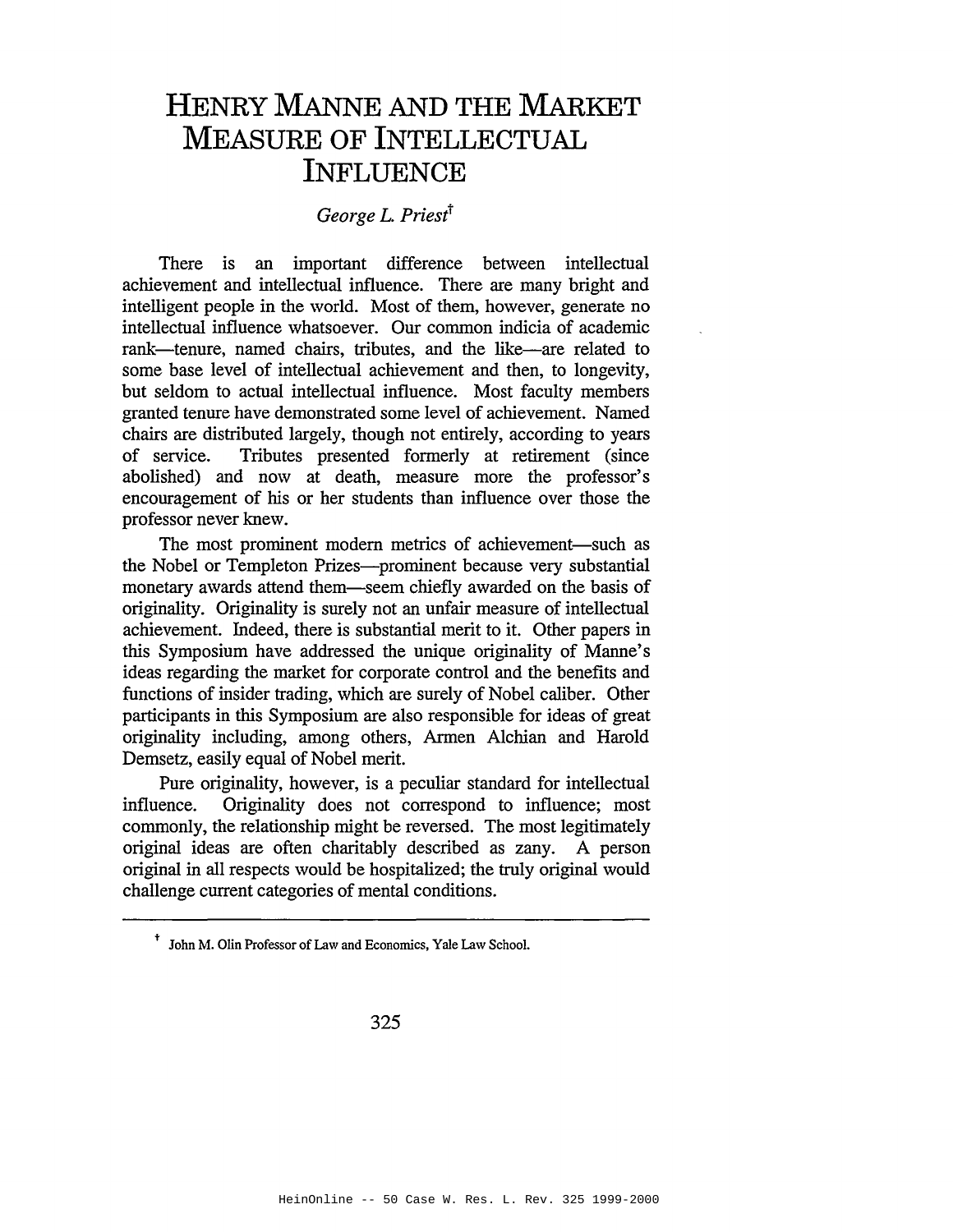Originality is an especially peculiar standard of influence to be adopted by economists, particularly economists who believe in markets. (Indeed, it is, perhaps, a form of corruption for the economics establishment to have embraced the Nobel idea so completely.) Originality is not highly valued in markets. For example, Edwin Drake was apparently the first to drill specifically for petroleum.<sup>1</sup> But it was certainly Rockefeller and his partners in Standard'Oil who created the broad market for petroleum products and influenced the world with its sale? Similarly, scientist Hans Christian Orsted first produced the derived metal aluminum in 1825.<sup>3</sup> But the market for aluminum and the influence of its discovery was created by Hall and his associates after founding the Aluminum Corporation of America.4

There is, of course, an important difference between measuring influence with respect to markets for commodities, such as oil and aluminum, and measuring intellectual influence. In dealing with commodities, market-creating activity-market influence-can be measured in dollars, as sales to consumers register precisely minimum estimates of the value of the commodity, and net profits measure the benefit of market creation. Thus, Drake, the first oil driller, died almost in poverty;<sup>5</sup> Rockefeller, not so. There are some intellectual creations for which these purely market measures approximate influence. Bill Gates' fortune is an example. On the whole, however, direct intellectual influence does not necessarily possess a dollar correlate.

This is hardly surprising. There are well-known appropriability problems with respect to the market for ideas. This is the purpose of the patent and copyright laws that, for all their success, extend to and provide property right protection to only a small range of intellectual endeavor.

Groups such as the Nobel Committee revert to originality as an intellectual metric, most plausibly, because originality can be measured and identified. Intellectual influence in areas that are nonappropriable has no clear and unambiguous measure. In contrast, it is relatively easy to identify the first person to articulate some idea. It

<sup>I</sup> *See* 19 THE NEW ENCYCLOPAEDIA BRIITANICA 573 (15th ed. 1997).

<sup>&</sup>lt;sup>2</sup> Indeed, in a remarkable parallel to the Nobel idea, Drake ended his life near poverty but for a pension from the Pennsylvania State Legislature given to reward his innovation. *See* 4 THE NEW ENCYCLOPAEDIA BRITTANICA 211 (15th ed. 1997).

See 1 THE NEW ENCYCLOPAEDIA BRITTANICA 303 (15th ed. 1997).

*<sup>4</sup> See id.* Again-an interesting parallel-Crsted is remembered today through the Orsted Medal, awarded for outstanding contributions by Danish physical scientists. *See* 8 THE NEW ENCYCLOPAEDIA BRITTANICA 1014 (15th ed. 1997).

<sup>S</sup> *See supra* note 2.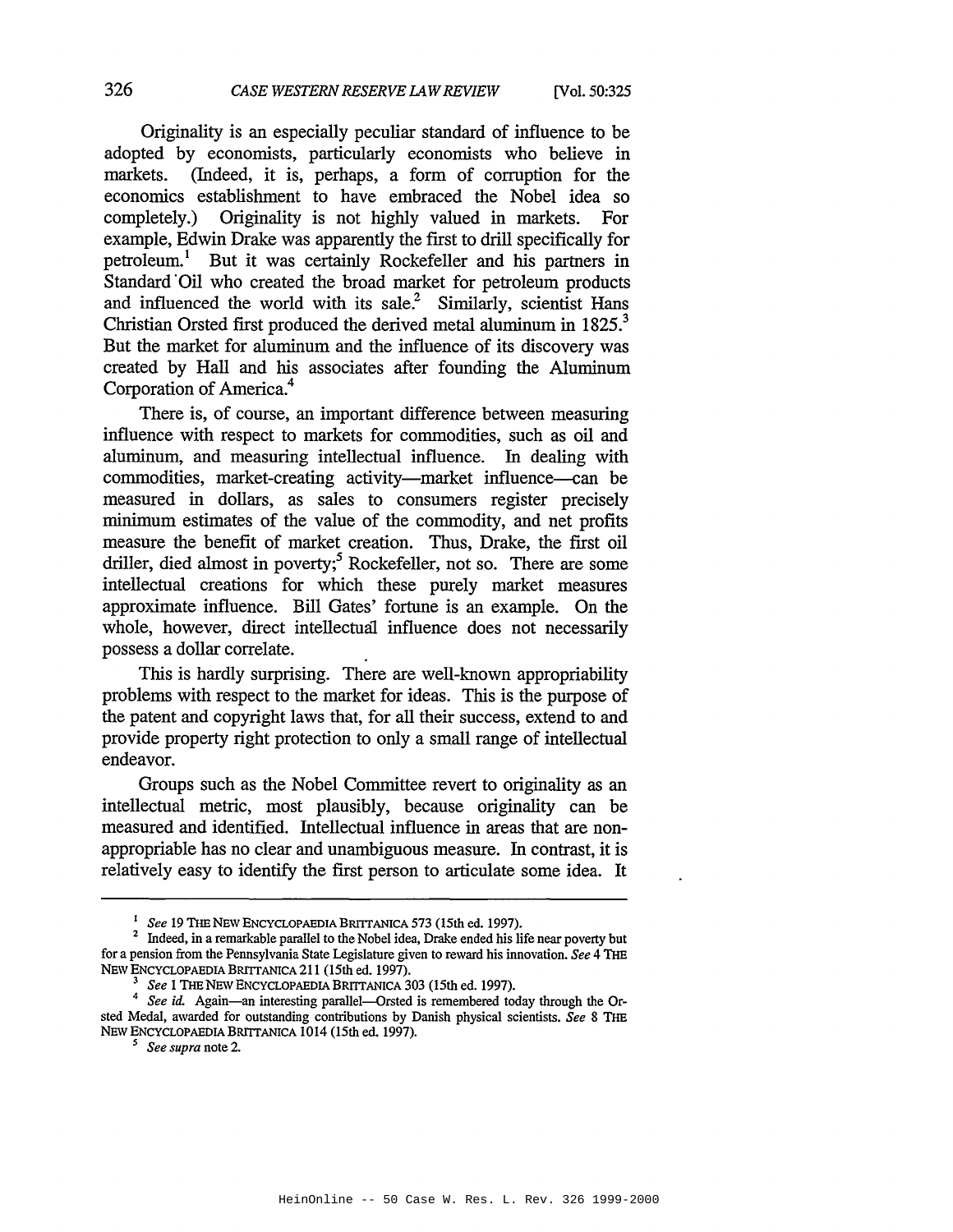does require some undefinable judgment to determine that the idea is important—this judgment distinguishes and excludes those originals whom we describe as crazy. But it is our lack of a metric for influence that allows the various prize committees to focus on originality, which has no relation by itself to the benefit to the citizenry from the idea. True influence is a good definition of benefit.

A market measure of intellectual influence—who caused the broadest populace to adopt the idea-would require us to revise several intellectual myths. Should the award for intellectual influence be given to Charles Darwin or to Herbert Spencer or Thomas Henry Huxley who popularized Darwin's ideas?<sup>6</sup> Immanuel Kant and John Locke were surely smart guys, but is their influence more attributable to Thomas Jefferson or, perhaps, Martin Luther King, Jr.? Jesus is an important figure, but the spread of Christian influence must surely be attributed to Saint Paul or, maybe for our modern world, Billy Graham?

With these examples, let me turn to Henry Manne and law and economics.

Law and economics is an intellectual movement and the person most centrally responsible for its influence in a market sense is Henry Manne.

The origins of law and economics were attended by great brilliance. Ronald Coase is a brilliant man and, by the originality standard, Coase's *The Problem of Social Cost* is a work of high significance, as recognized by the Nobel Committee.<sup>7</sup> By a market standard of intellectual influence, however--that is, what work actually changed people's ideas and ways of thinking-and how many ideas and ways were changed by this work—it is not clear that Coase's great article is first. It took roughly a decade for scholars working in the field to understand  $\text{Coase's ideas}^8$ . Reviewing this history, it is not evident that Harold Demsetz's articles explicating, applying, and expanding Coase were not more important to the ultimate influence of Coase's underlying ideas.<sup>9</sup>

*<sup>6</sup> See generally* JAMES R. MOORE, THE POST-DARWINIAN CONTROVERSIES: A STUDY OF THE PROTESTANT STRUGGLE TO COME TO TERMS WITH DARWIN IN GREAT BRITAIN AND AMERICA, 1870-1900 (1979).

<sup>7</sup> R.H. Coase, *17le Problem ofSocial Cost,* 3 J.L. & BeON. 1,2 (1960).

<sup>&</sup>lt;sup>8</sup> Indeed, I believe that many prominent law and economics scholars, including my friend Steven Shavell, continue to misunderstand important parts of Coase's work. *See* G.L. PRIEST, INTERNALIZING COSTS (forthcoming, 1999).

<sup>9</sup> *See, e.g.,* Harold Demsetz, *When Does the Rule ofliability Matter?,* 1 J. LEGAL STUD. 13 (1972); Harold Demsetz, *Wealth Distribution and the Ownership of Rights,* 1 J. LEGAL STUD. 223 (1972).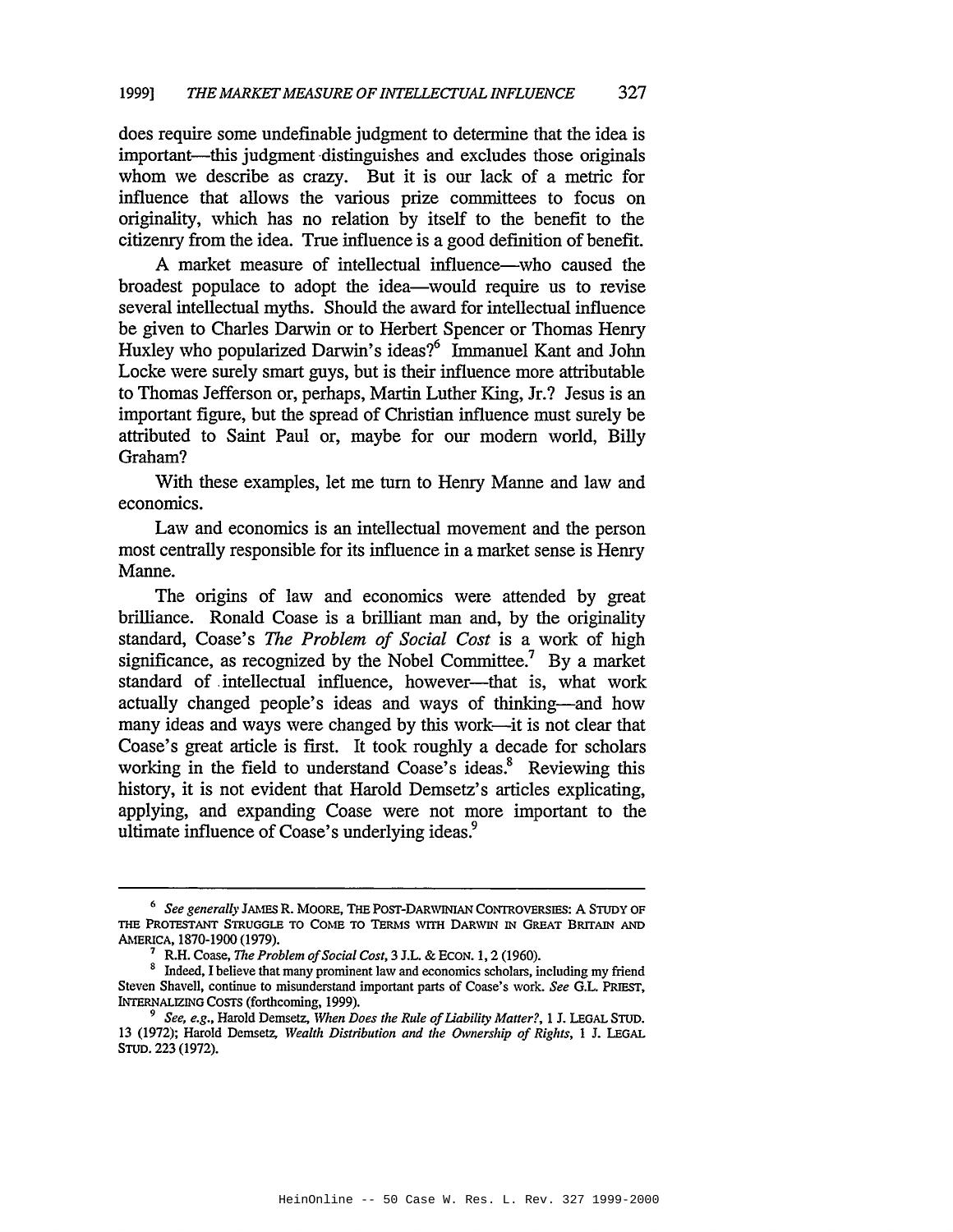Similarly, scholars such as Richard Posner and my colleague Guido Calabresi are figures of transcendent importance to the field. Although I shall describe a different form of influence in a moment, it is difficult to identify a continuing influence of Calabresi's *ideas* in the modern world. His distinction between property rules and liability rules remains a dominant way of thinking.<sup>10</sup> But the idea is not clearly "seminal" in the powerful sense, although the idea has surely generated many articles thereafter--one definition of "seminal." It is not evident how truly influential the article has been in affecting the law or the way we understand relationships in the actual world.

Richard Posner's work comes closer to satisfying a market measure of influence. Posner is essentially an intellectual entrepreneur. His most important contribution to law and economics (though there are so many that this judgment must be a rough one) is his claim that common law rules are defined in terms of economic efficiency, which is more an assertion than an idea. There is no conceptual foundation behind the efficiency-of-the-Iaw claim; that is why it is better appreciated as an assertion or, perhaps better yet, as an intellectual project.

Posner's efficiency-of-the-Iaw project, however, had great intellectual influence-defined even in market terms-because it electrified the academy by compelling them to learn something about law and economics. Here, Calabresi had an important role as well. Calabresi and Posner both had substantial influence over the market for law and economics through their decade-long debate over the importance of efficiency as a value. Note, however, that this influence derives not so much from the originality of any idea or from its attempted refutation, but from the debate itself. It was the debate between the Chicagoan and the Yalie, the conservative and the ultraliberal, which had the influence. And that influence derived not from any idea, but from the debate itself and, especially, from the fact that both parties embraced the core of economic analysis as a mechanism for thinking about legal problems; they simply differed in that embrace in many respects. At heart, what was important in the Posner-Calabresi debate was the economic analysis that they agreed upon. Observers could side with one or the other combatant regarding their differences. To do so convincingly, however, each observer had to *learn* the common areas of agreement.

<sup>10</sup> *See, e.g.,* Symposium, *Property Rules, Liability Rules,* and *Inalienability: A Twenty-Five Year Retrospective,* 106 YALEL.J. 2083 (1997).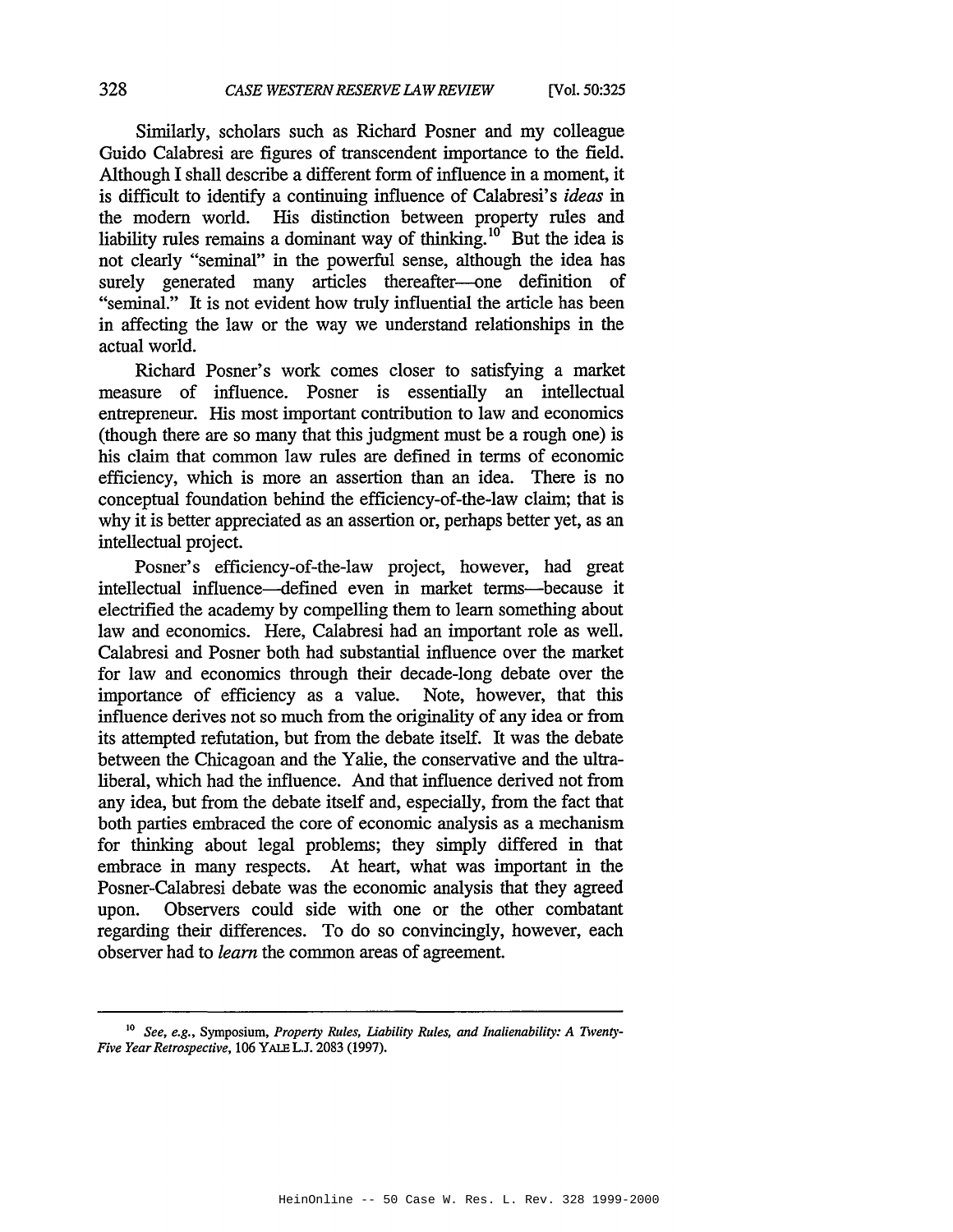Even accepting this market-based measure of influence of Demsetz, Calabresi, and Posner, I believe that it is undeniable that Manne has had the greatest intellectual influence over the field of law and economics. However helpful Harold Demsetz's articles, however riveting to many of us the Posner-Calabresi debate, those who paid careful attention to either could not have numbered more than one hundred.

In contrast, Manne introduced, popularized, and extended law and economics to thousands. Manne achieved this influence in three basic ways: first, his instructional programs of law for economists and economics for lawyers; second, his programs on various law and economics topics for judges; third, and to my mind just as important, the academic conferences that he organized, many supported by the Liberty Fund. The instructional programs for economists, lawyers, and judges will be addressed separately. I would like to add a few words about his academic conferences, the importance of which-in market terms-has not been sufficiently appreciated.

Prior to Manne's innovation of them, conferences were very rare in academics, especially in legal academics. Putting aside Manne and his successors, they remain rare today. It is very common for social scientists to list conferences attended as a separate category on their resumes, with two or three entries for even an experienced scholar. Many of my colleagues at the various law schools at which I taught had never been invited to a topical conference, attending only the annual meeting of the trade association (AALS).

Manne's many law and economics conferences created extraordinary value for law and economics scholars and especially young law and economics scholars (as I once was). These conferences both enhanced existing markets and created markets of their own. Within a law school, again because of the rarity of academic conferences, it was a distinction to be invited to an academic conference of this nature; to be asked to deliver a paper was a special distinction.<sup>11</sup> Thus, attendance at one or more of Henry Manne's conferences greatly enhanced the positions of law and economics scholars within existing schools and with other schools to which they might be recruited. Secondly, Manne's conferences were markets within themselves. For reasons to be described below, Manne was able to attract prominent scholars from prominent schools

<sup>&</sup>lt;sup>11</sup> There were many subsidiary benefits as well. At one school at which I taught, the Dean believed that it was such a sufficiently important distinction that he relieved me of the responsibility of attending the AALS Hiring Convention in favor of attending the Manne Conference though I was Chair of the Appointments Committee. I do not believe that I have ever adequately expressed my gratitude to Henry for this occurrence.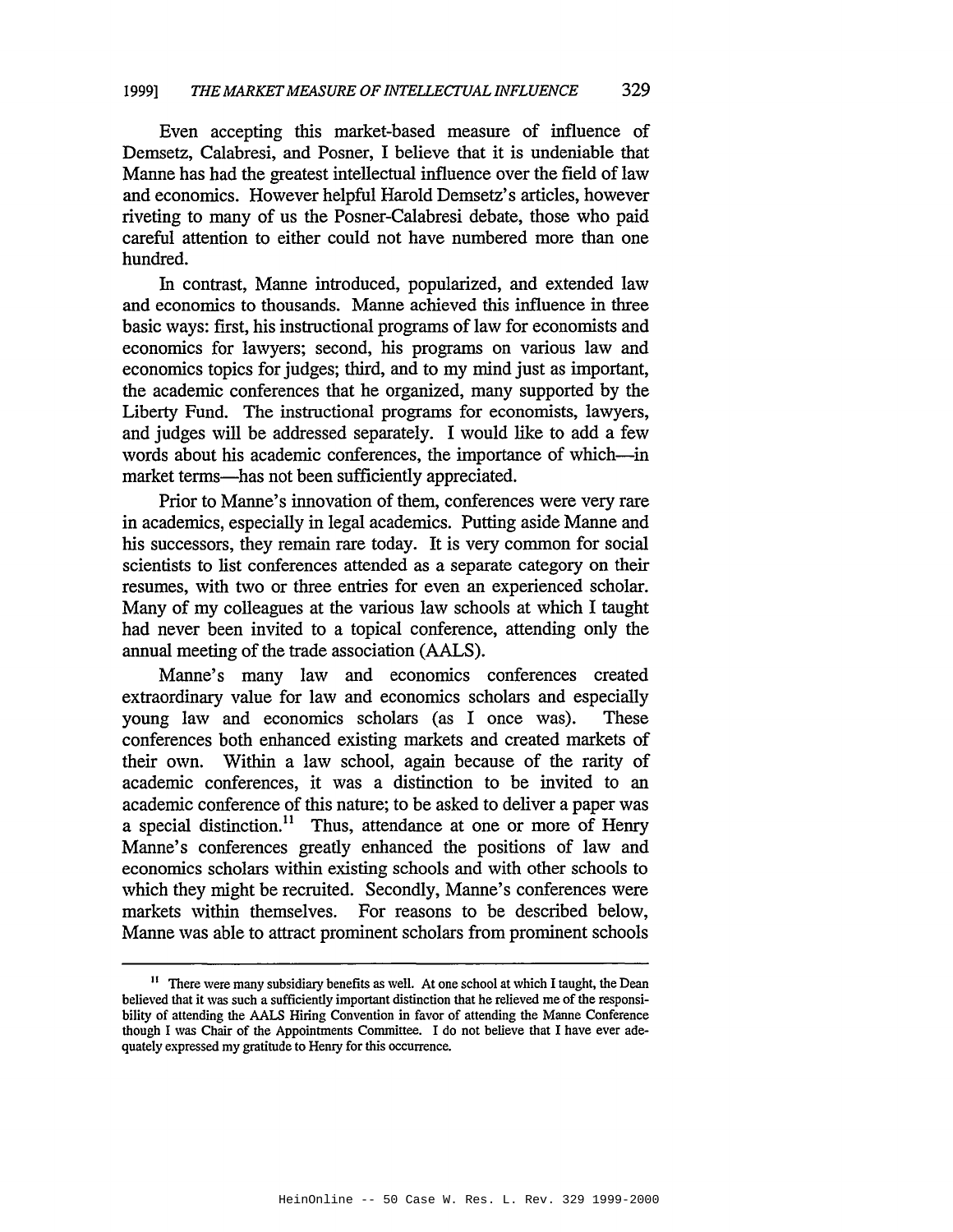as attendees. The opportunity for youngsters to meet eminent scholars of this nature was unparalleled; these figures would infrequently attend AALS conferences and, if they did, would even more infrequently enter extended discussions with unknowns from the provinces.

Henry Manne had many shrewd ideas with respect to creating this market, and the analogies to Rockefeller or the founders of Alcoa are not exaggerated.

1) Manne paid the expenses of all attendees. Expense-paid conferences seem commonplace today (at least to us in the law and economics community). It is a rarity in other disciplines. At one school at which I taught, it was necessary to beg the Dean for support to attend the AALS conference; one year I was refused.

2) Manne secured the attendance of prominent scholars in the field by paying them honoraria. Again, this was generally unheard of in the law and inconceivable in fields such as history or the social sciences.

3) Manne conducted these conferences in luxury resorts. This feature was adopted solely to expand the market for law and economics.<sup>12</sup> The resort feature, plus the honoraria to the eminents, made the Manne conferences a very attractive invitation.

4) Finally, Manne paid very careful attention to the content of the conference and to the approaches and positions of the attendees. None of the many Manne conferences that I attended were ideological directly. There was no clear or, to my mind, subterranean agenda. Nevertheless, while Manne, both in terms of content and attendees, provided for balance, he did not provide for too much balance. As befits a clever market-maker, Manne's balance was ingenious. Commonly, extremely prominent liberal economists would attend- such as Paul Samuelson or Ken Arrow. Though both are irrepressible, their positions were often cabined by topics far from familiar to them. Similarly, Manne would typically invite liberal economists to teach at his Judges' programs. His faculties uniformly showed political and ideological balance. But again, Manne was in charge of the curriculum. A liberal economist teaching supply and demand is hardly dangerous. A liberal economist becomes dangerous when addressing how to improve the world with unlimited spending of other citizens' tax monies. That, Henry Manne would never allow.

Together, Manne's programs for lawyers and economists, for judges, and his academic conferences had enormous intellectual

<sup>&</sup>lt;sup>12</sup> That these resorts were uniformly near fancy golf courses was coincidence.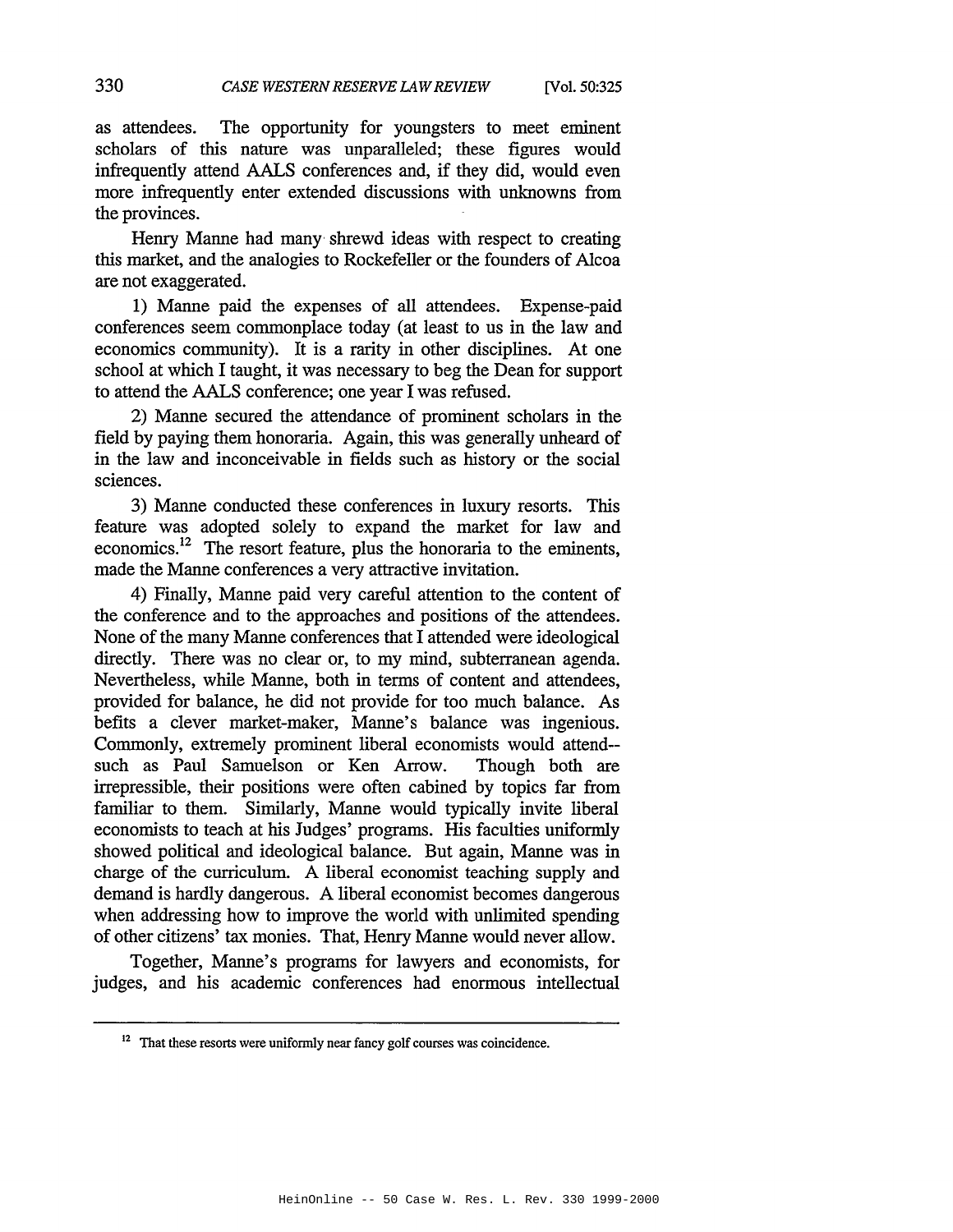influence. They created markets that vastly enhanced the position of many of us in the field (including myself). In the aggregate, their influence in creating, enhancing, and expanding the field of law and economics is extraordinary and unprecedented.

I believe that, in a truly just world, $13$  awards for intellectual influence should be given to market-makers. Given the world we are in, a Nobel laureate for work in the field of law and economics such as Ronald Coase should rightly share that prize with the persons who most centrally developed the influence of the Coasian approach: Harold Demsetz and Henry Manne. If Richard Posner and Guido Calabresi are awarded the Prize (as is often rumored), they should share it with the person most responsible for the intellectual influence of the law and economics field-Henry Manne.

As most students of Henry Manne believe, however, the ideal world is not defined in terms of abstract justice, but in terms of effective markets. More particularly, I believe that those who believe in markets should rebel against the Nobel distinction,<sup>14</sup> and press for a prize defined in terms of the market measure of intellectual influence. There is little doubt, for the field of law and economics, who the first recipient of that prize would be.

<sup>&</sup>lt;sup>13</sup> A concept I have discovered at my current school, not from any Manne conference.

<sup>&</sup>lt;sup>14</sup> It is, perhaps, not surprising that a prize indifferent to market measures derives from Sweden, a last refuge of market resistance.